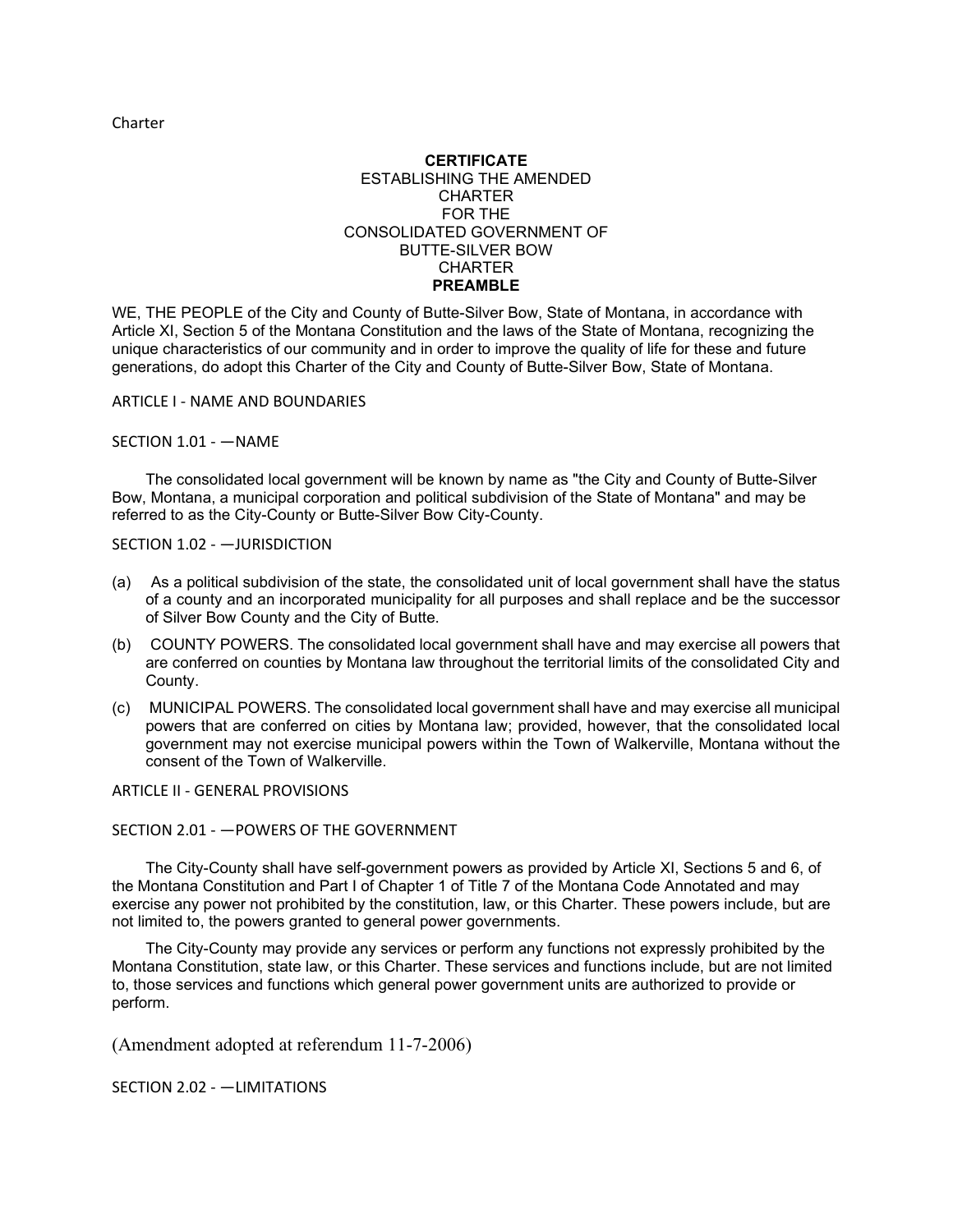- (a) Limitations on self-government powers shall be as set forth in Part 1 of Chapter 1 of Title 7 of the Montana Code Annotated.
- (b) In addition, the City-County shall not authorize a local sales or income tax until it is approved by a vote of the people.

#### SECTION 2.03 - —CHARTER SUPREMACY

As provided by Article XI, Section 5 of the Constitution of the State of Montana, provisions herein establishing executive, legislative and administrative structure and organization are superior to statutory provisions.

#### SECTION 2.04 - —INTERPRETATION OF POWERS

The powers and authority of this self-government unit shall be liberally construed. Every reasonable doubt as to the existence of this government's power shall be resolved in favor of the existence of that power or authority.

#### SECTION 2.05 - —OATH OF OFFICE

All City-County elected and appointed officers shall take and subscribe the following oath or affirmation, before they enter upon the duties of their offices:

I do solemnly swear (or affirm) that I will support, protect and defend the Constitution of the United States, the Constitution of the State of Montana, and the Charter of the City-County of Butte-Silver Bow, and that I will discharge the duties of my office with fidelity (so help me God).

### ARTICLE III - LEGISLATIVE POWERS

#### SECTION 3.01 - —POWERS AND STRUCTURE

The legislative power of the City-County is vested in a Council of Commissioners and may be exercised only by ordinance or resolution.

#### SECTION 3.02 - —ORGANIZATION

Except as otherwise provided by this Charter, the composition, qualification, elections, terms, vacancies, forfeiture, removal and compensation of the members of the council of commissioners shall be as specified by the following provisions:

- (a) COMPOSITION. There shall be a Council of Commissioners of the City-County composed of twelve (12) members, at least six (6) of whom shall be elected every two (2) years.
- (b) QUALIFICATION. A candidate for the Council of Commissioners shall be a qualified elector and resident of the City-County for at least one (1) year preceding the date the candidate files a nominating petition and must be a resident of the district for six (6) months. No member of the Council of Commissioners shall hold any other elective public office or be employed by the City-County. A member of the Council of Commissioners must maintain residency in the district during the entire term.
- (c) ELECTION. As provided in Article IX of this Charter, all twelve (12) members of the Council of Commissioners shall be nominated and elected by district.
- (d) TERMS. Members of the Council of Commissions shall be elected for staggered terms of four (4) years.
- (e) VACANCIES.
	- 1. A vacancy in the Council of Commissioners shall exist upon death, resignation or removal from office in any manner authorized by law, or the forfeiture of office by a member.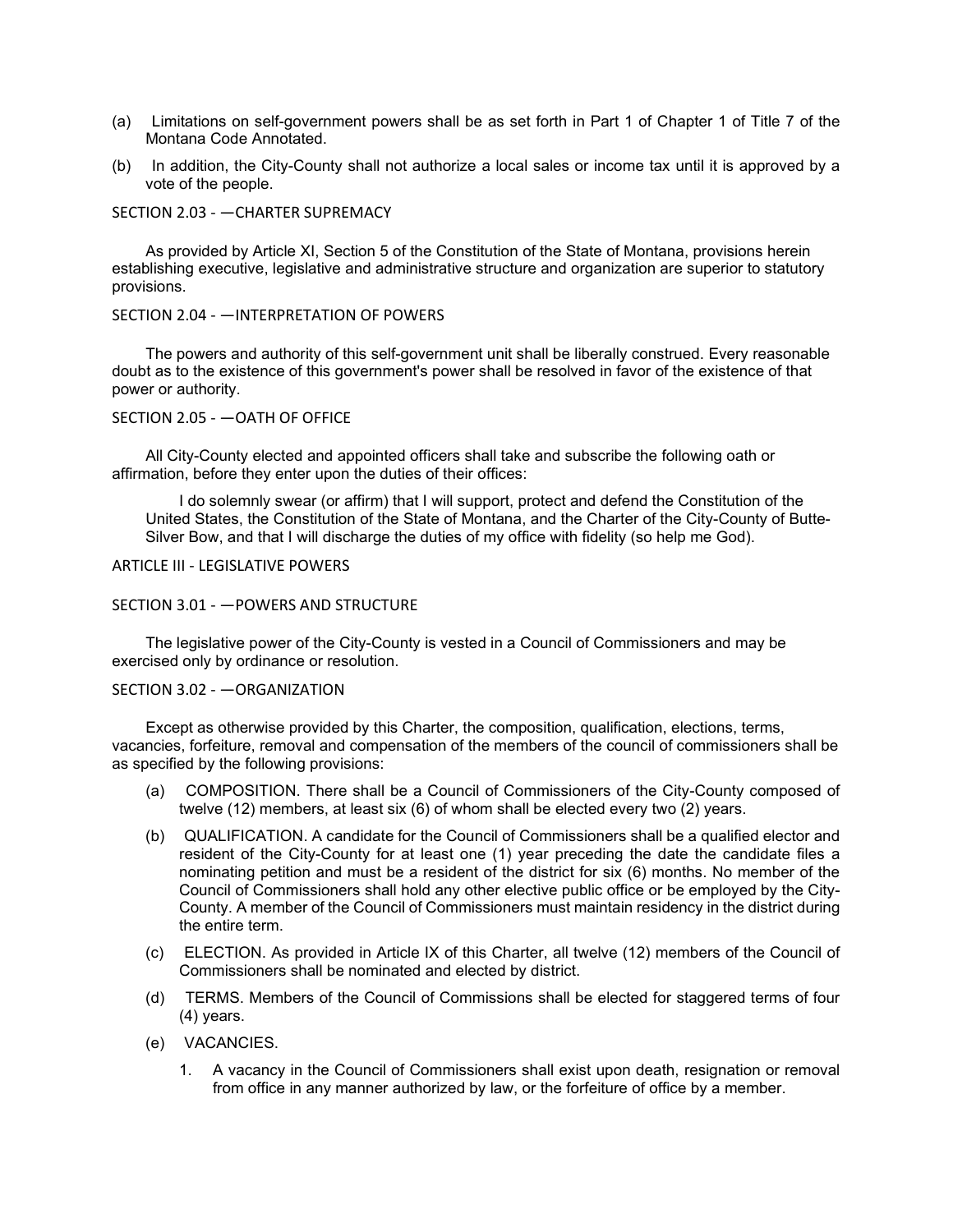- 2. In the event a vacancy exists in any of the elected council seats, the Council of Commissioners shall appoint within sixty (60) days a qualified successor to the member whose seat is vacant. Such appointee shall be a qualified elector and resident in the district where the vacancy occurred for at least one year prior to applying and shall serve until the next general election at which time a person shall be elected to fill the remainder of the original term.
- (f) FORFEITURE. A member of the Council of Commissioners shall forfeit the office upon moving from the district, if the election or appointment is declared invalid, or upon conviction of theft, bribery, perjury, official misconduct or any felony.
- (g) REMOVAL. The Council of Commissioners shall judge the election and qualifications of its members and may censure a member for good cause by a two-thirds ( 2/3 ) vote of all its members.
- (h) COMPENSATION. The Council of Commissioners shall set by ordinance the annual salary of its members.

## SECTION 3.03 - —POWERS AND DUTIES OF THE COUNCIL OF COMMISSIONERS

The Council of Commissioners shall be the legislative and policy determining body of the City-County. Except as otherwise provided by this Charter, the Council of Commissioners shall have all legislative powers and duties conferred on counties and cities which include but are not limited to, the power and duty:

- (a) to adopt ordinances and resolutions;
- (b) to establish and prescribe the functions of departments, offices or agencies by ordinance or resolution in addition to those created by this Charter;
- (c) to employ an attorney for purposes which the Council of Commissioners deems necessary;
- (d) to provide for an independent audit of the finances of the local government;
- (e) to authorize community councils to advise the Council of Commissioners;
- (f) to adopt an administrative code to establish duties consistent with law and to establish and regulate administrative procedures of appointed and elected officers;
- (g) to discharge all legislative duties required by state law for boards of county commissioners in county governments and of city councils in city governments;
- (h) to adopt by ordinance either county or municipal provisions as set forth in state law for finance, accounting, budget, elections, issuance of bonds, creation of special districts, levying of taxes, planning and zoning, and provision of services. The Council shall provide that all functions mandated upon either cities or counties shall be complied with.
- (i) to approve the budget; however, the Council of Commissioners shall not levy in excess of the maximum number of mills provided by state law for the operation of unified local governments with general government powers. Should an increase in mill levies greater than the maximum number provided by state law be deemed necessary, said increase must be submitted to, and approved by a majority of the electorate voting on the question.
- (j) to eliminate a local office or department by ordinance if state law eliminates such local office or department or if state law changes the name of a local office or department, the Council of Commissioners may change the name appropriately by ordinance, all without the necessity of amending this Charter.
- (k) to cooperate and enter into agreements with other governmental units and agencies.
- (l) to evaluate annually the success of the government in achieving the goals set by the Chief Executive pursuant to Section 4.02 of this Charter and publishing the results of its evaluation in a local newspaper of paid general circulation.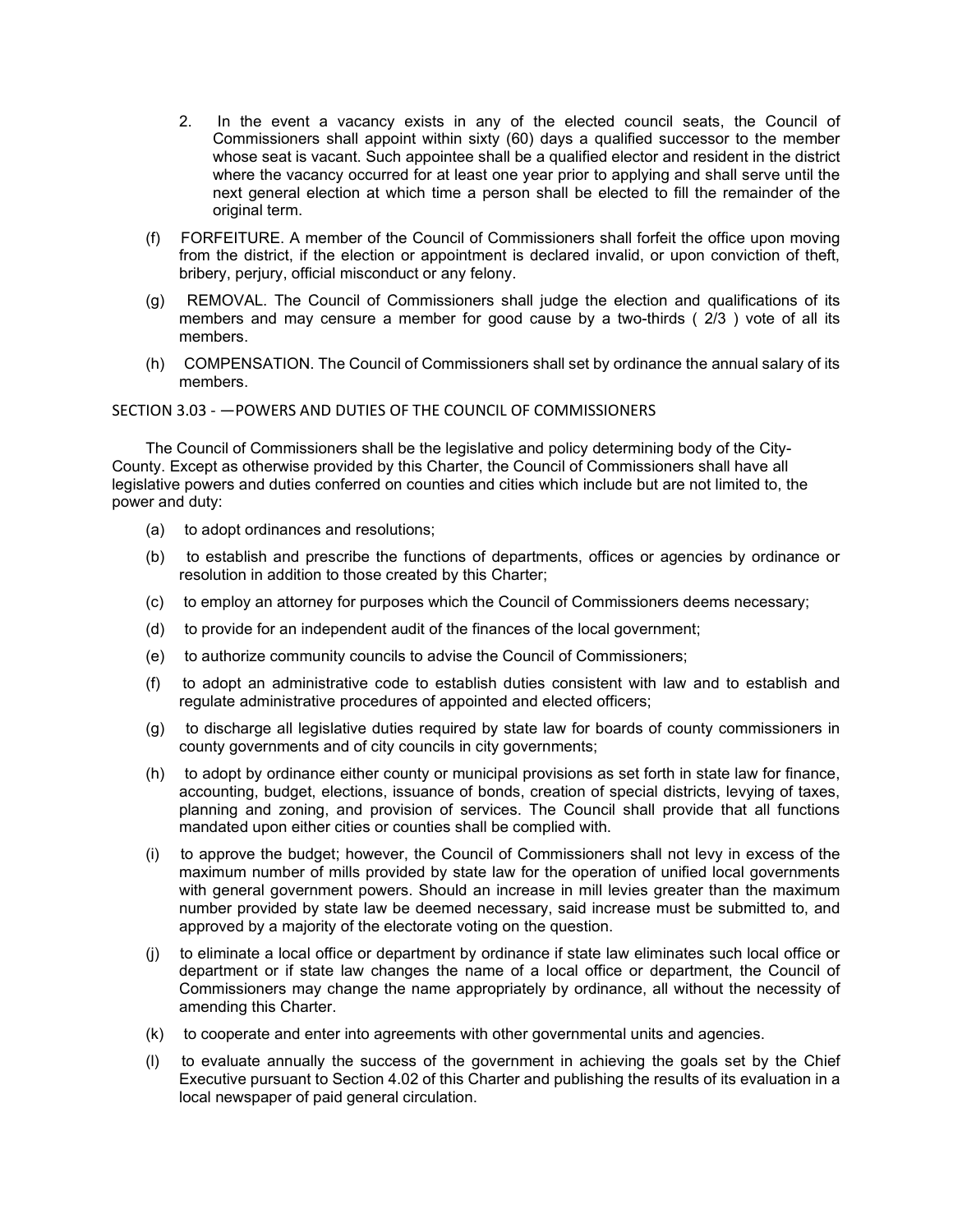## SECTION 3.04 - —RESTRICTIONS ON THE COUNCIL OF COMMISSIONERS

Except for the purpose of inquiry or investigation under this Charter or the Administrative Code, the Council of Commissioners or its members shall deal with local government employees who are subject to the direction and supervision of any elected or appointed officer, solely through the appropriate elected or appointed officer and neither the Council of Commissioners nor its members may give orders to any such employee, either publicly or privately.

## SECTION 3.05 - —COUNCIL OF COMMISSIONERS PROCEDURE, PUBLIC PARTICIPATION

- (a) The legislative procedure of the Council of Commissioners shall be as prescribed by state law.
- (b) The Council of Commissioners shall determine its own rules and order of business and shall provide for the keeping of a journal of its proceedings by the Clerk and Recorder.
- (c) The Council of Commissioners shall have a chair and a vice-chair who shall be elected by the members of the Council of Commissioners from their own number for a term established by ordinance.
- (d) The presiding officer for all regular and special meetings of the Council of Commissioners shall be the Chief Executive who shall decide all tie votes of the Council of Commissioners but shall have no other vote. If the Chief Executive cannot preside, the Council of Commissioners shall designate a presiding officer from among their own number pursuant to its adopted rules.
- (e) The Council of Commissioners shall meet at least twice monthly and all meetings shall be open to the public except in such circumstances as are prescribed in state law.
- (f) All documents and records of the Council of Commissioners shall be public records and shall be made available for examining or copying.

(Amendment adopted at referendum 11-7-2006)

ARTICLE IV - CHIEF EXECUTIVE

## SECTION 4.01 -

- (a) QUALIFICATIONS, ELECTIONS. The Chief Executive, who shall be a qualified elector and resident of the City-County for at least one (1) year before filing a nominating petition, shall be nominated and elected at-large by the qualified electors of the City-County. The Chief Executive shall not hold any other elective public office or be employed by anyone other than the City-County. The Chief Executive must maintain residency within the City-County during the entire term.
- (b) TERM. The Chief Executive shall be elected for a term of four (4) years.
- (c) VACANCIES.
	- 1. A vacancy in the office of Chief Executive shall exist upon death, resignation, removal from office in any manner authorized by law, or forfeiture of office.
	- 2. In the event a vacancy exists in the office of Chief Executive, the Council of Commissioners shall appoint within sixty (60) days a qualified successor to the person who vacated the office. Such appointee shall be a qualified elector and resident within the City-County for at least one year prior to applying and shall serve until the next general election at which time a person shall be elected to fill the remainder of the original term. The Chair of the Council of Commissioners shall serve as acting Chief Executive until the vacancy is filled.
- (d) FORFEITURE. The office of Chief Executive shall be deemed vacant or forfeited for the same reasons that a council seat shall be deemed vacant or forfeited as prescribed in Section 3.02 (f) of this Charter.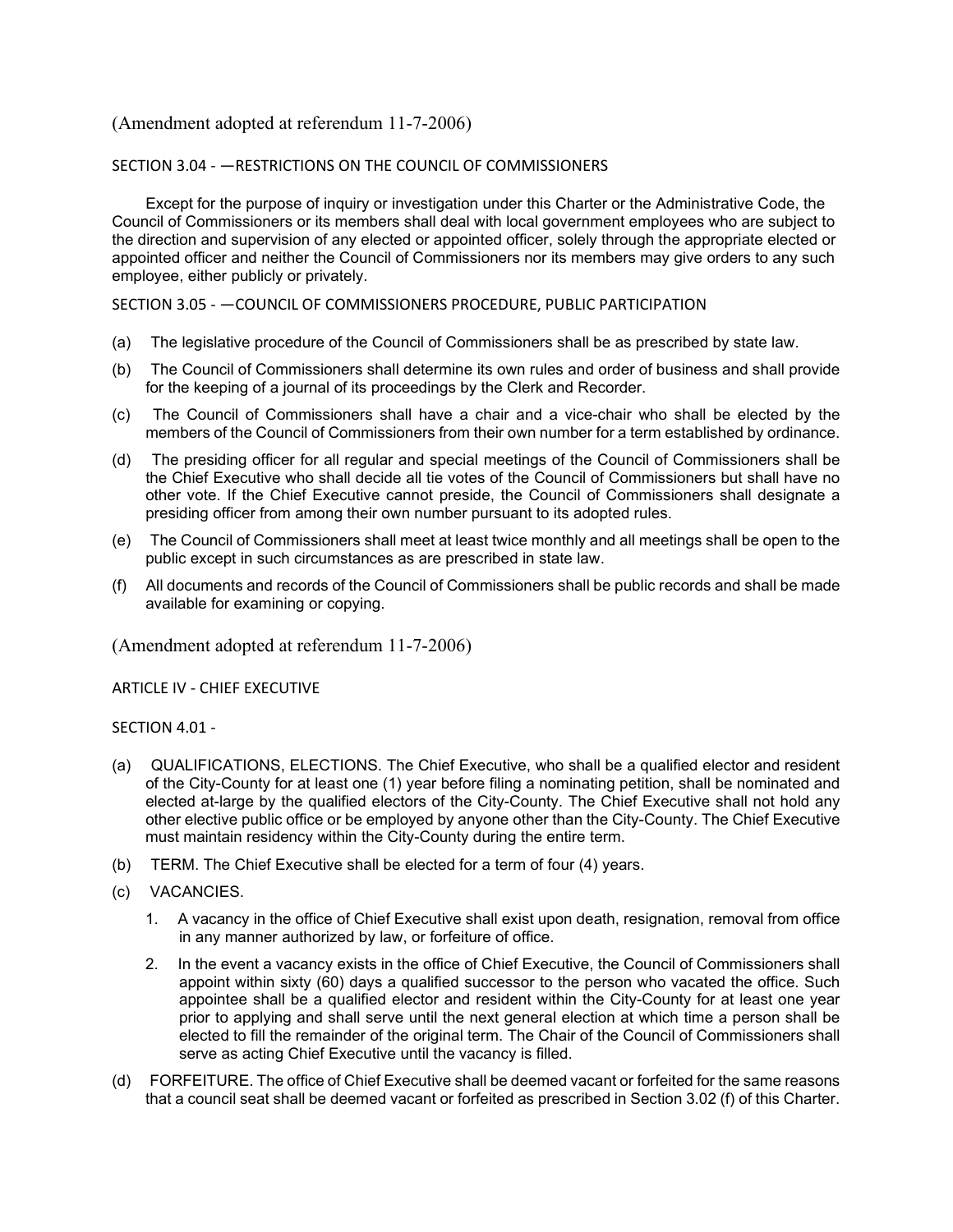- (e) REMOVAL. The Chief Executive shall be subject to removal in accordance with State law.
- (f) COMPENSATION. The salary of the Chief Executive shall be established by an ordinance enacted by the Council of Commissioners.

## SECTION 4.02 - —POWERS AND DUTIES OF THE CHIEF EXECUTIVE

- (a) The executive and administrative power of the City-County is vested in the Chief Executive.
- (b) The Chief Executive shall:
	- 1. be accountable for coordinating all community enrichment activities.
	- 2. be accountable for coordinating all Superfund activities, monitoring the funds, and shall interface with a Volunteer Citizen's Advisory Board.
	- 3. enforce ordinances, resolutions and laws;
	- 4. perform duties required by law, ordinance, resolution and this Charter;
	- 5. administer affairs of the local government;
	- 6. carry out policies established by the Council of Commissioners;
	- 7. recommend measures to the Council of Commissioners;
	- 8. report to the Council of Commissioners and the public on the affairs of the local government at regular meetings of the Council of Commissioners;
	- 9. execute bonds, notes, contracts and written obligations of the government, subject to the approval of the Council of Commissioners;
	- 10. report to the Council of Commissioners as the Council may require;
	- 11. attend meetings of the Council of Commissioners and may take part in discussion;
	- 12. execute the budget adopted by the Council of Commissioners;
	- 13. appoint, with the advice and consent of the Council of Commissioners, all members of boards, commissions and authorities; except, the Chief Executive may appoint without the advice and consent of the Council of Commissioners temporary advisory committees established by the Chief Executive;
	- 14. establish, for review by the Council of Commissioners, measurable goals and implementing timetable for the Butte-Silver Bow government that will enhance the public safety, community livability, environmental quality, transportation system, public infrastructure, economic development, recreation and other related objectives that will improve the health, safety, welfare and economy;
	- 15. prepare and publish annually in a local newspaper of paid general circulation, a summary of the preliminary budget for all major funds and comparisons with the preceding year budget. Included in the publication shall be the date of the required public hearing that will provide opportunity for public participation prior to budget approval by the Council of Commissioners.
- (c) The Chief Executive may appoint one administrative aide, qualified by training or experience, to assist in the supervision and operation of the local government; however, this section shall not affect the appointment of department heads which shall be done pursuant to Section 4.02 (d) of this Charter. Such administrative aide shall be answerable solely to the Chief Executive.
- (d) The Chief Executive:
	- 1. shall have the power to appoint when a vacancy exists and remove for just cause all non-elected departments heads with the advice and consent of the Council of Commissioners.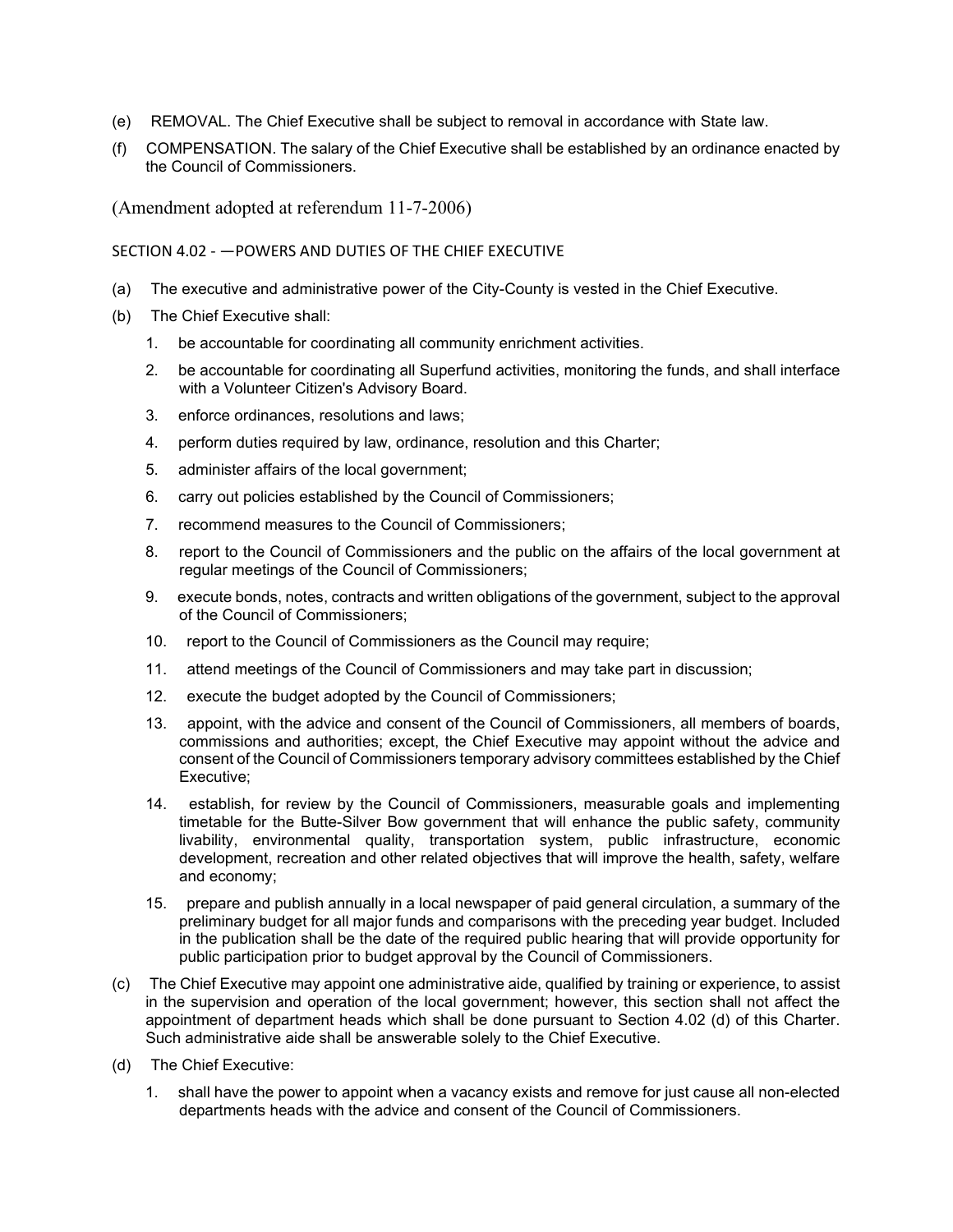- 2. shall have the power to hire and fire all other employees of the local government for just cause, with the exception of those employees hired by other elected officers, as provided by law.
- 3. may, when a vacancy exists, appoint certain designated department heads to serve in their positions on a contract basis. The terms and conditions of said contracts will be negotiated by the Chief Executive with the individual involved. These contracts require approval by the Council of Commissioners. Those department heads so designated shall be established by ordinance. Early cancellation of all employment contracts must also be approved by the Council of Commissioners.
- (e) The Chief Executive may veto ordinances and resolutions subject to override by a two-thirds ( 2/3 ) vote of the whole Council of Commissioners.
- (f) The Chief Executive shall prepare the budget in consultation with elected and appointed department heads and submit it to the Council of Commissioners for adoption.
- (g) The Chief Executive shall exercise control and supervision of all appointed departments and boards to the degree authorized by ordinance of the Council of Commissioners.
- (h) It shall be the duty and responsibility of the Chief Executive to require the faithful execution of this Charter, ordinances, resolutions and laws by all elected and appointed officers.
- (i) The Chief Executive shall be responsible for coordinating policies of the Council of Commissioners with all elected and appointed department heads.

ARTICLE V - EXECUTIVE BRANCH

SECTION 5.01 - —EXECUTIVE OFFICERS

In addition to the Chief Executive, the executive branch includes the following officers:

- (a) County Attorney
- (b) Clerk and Recorder
- (c) Clerk of the District Court
- (d) Superintendent of Schools
- (e) Sheriff
- (f) Assessor
- (g) Coroner
- (h) Public Administrator
- (i) Treasurer
- (j) Auditor

Each of the foregoing officers shall be nominated and elected at-large by the qualified electors of the City-County.

(Amendment adopted at referendum 11-7-2006)

## SECTION 5.02 - —ELECTION, VACANCIES, COMPENSATION PROVISIONS

- (a) QUALIFICATION, ELECTIONS
	- 1. A candidate for any of the foregoing offices shall be a qualified elector and resident of the City-County for at least one (1) year prior to filing a nominating petition.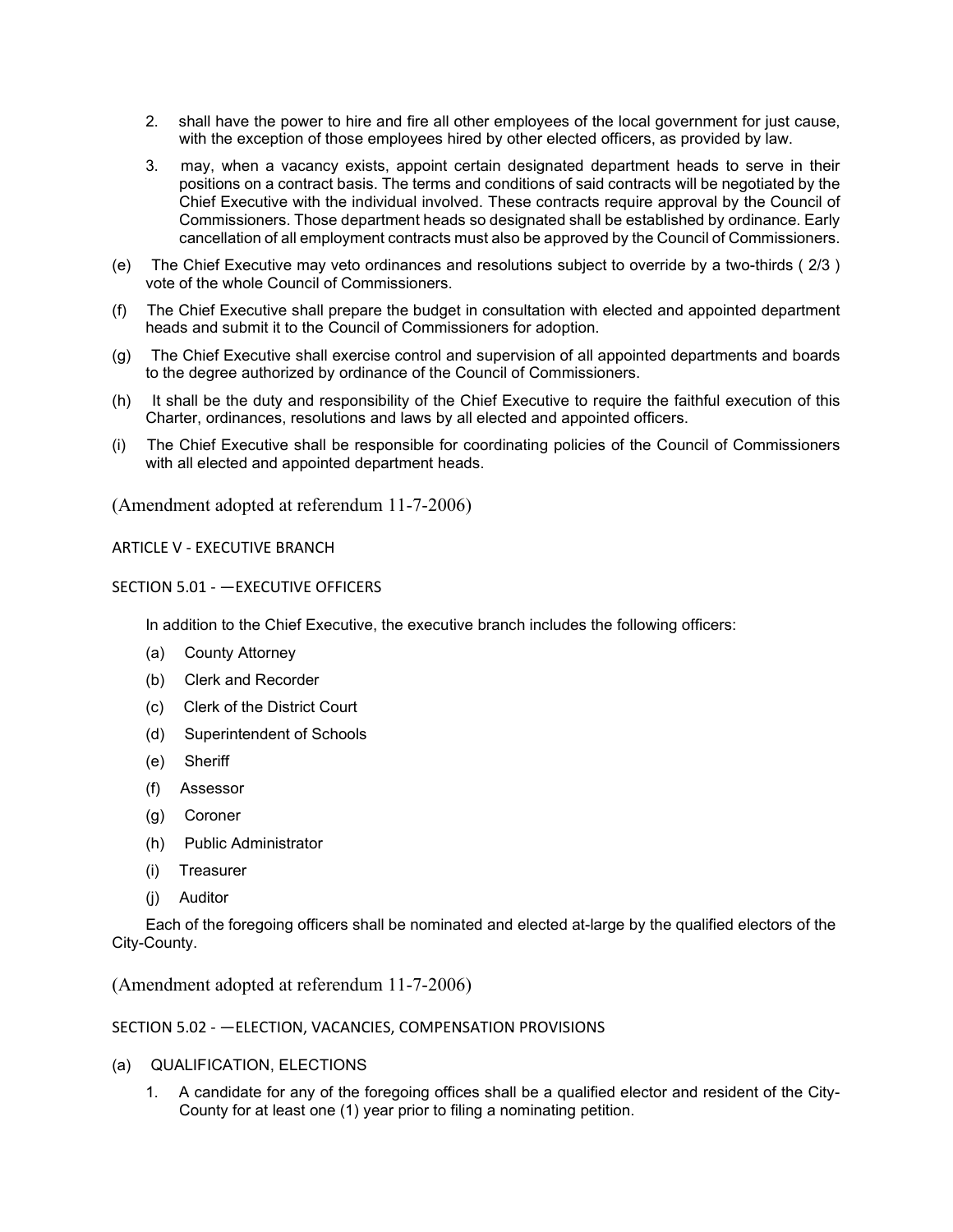- 2. In addition to the foregoing qualifications, a candidate shall have all education, training and experience required by state law, local ordinances and this Charter for the respective office.
- 3. No person holding any of the above offices shall hold any other elective public office.
- 4. Each elected officer must maintain residency within the City-County during the entire term.
- (b) TERM. The term for each of said offices shall be four (4) years.
- (c) VACANCIES
	- 1. A vacancy in any of said offices shall exist upon death, resignation, removal from office in any manner authorized by law, or forfeiture of office.
	- 2. In the event a vacancy exists in any of said offices, the Council of Commissioners shall appoint within sixty (60) days a qualified successor for the person who vacated the office. Such appointee shall be a qualified elector and resident within the City-County for at least one year prior to applying and shall serve until the next general election at which time a person shall be elected to fill the remainder of the original term.
	- 3. The Council of Commissioners shall appoint a person to serve as the acting officer until the vacancy is filled.
- (d) FORFEITURE. Any of said offices shall be deemed vacant or forfeit for the same reason that a council seat shall be deemed vacant or forfeit as prescribed in Section 3.02 (f) of this Charter.
- (e) REMOVAL. Each elected officer shall be subject to removal in accordance with State law.
- (f) COMPENSATION. Each of said officers shall receive salaries provided by an ordinance enacted by the Council of Commissioners.

## SECTION 5.03 - —APPOINTMENT OF DEPUTIES

Each elected officer entitled by ordinance to appoint a deputy or deputies shall appoint such deputy or deputies.

## SECTION 5.04 - —POWERS AND DUTIES OF ELECTED OFFICERS

The County Attorney shall be the chief legal officer of the local government and along with the other officers enumerated in Section 5.01 shall have the power and duties provided by this Charter, law, ordinance or resolution.

## SECTION 5.05 - —LAW ENFORCEMENT DEPARTMENT

The Sheriff shall be the chief law enforcement administrative officer of the government and shall have the duties and powers provided by this Charter, law, ordinance or resolution subject to the following provisions:

- (a) There shall be a Law Enforcement Department under the control and supervision of the Sheriff.
- (b) All appointments to the Law Enforcement Department shall be made pursuant to the Municipal Police Law of the state, except:
	- 1. That the Sheriff shall have the powers therein given to the Mayor in a mayor-council form of municipal government, the Council of Commissioners shall have the powers of the city council, and the Clerk and Recorder shall have the powers of the city clerk, and;
	- 2. Members of the department may be candidates for any elected office and may participate in political activities notwithstanding the provisions of the Municipal Police Law of the state.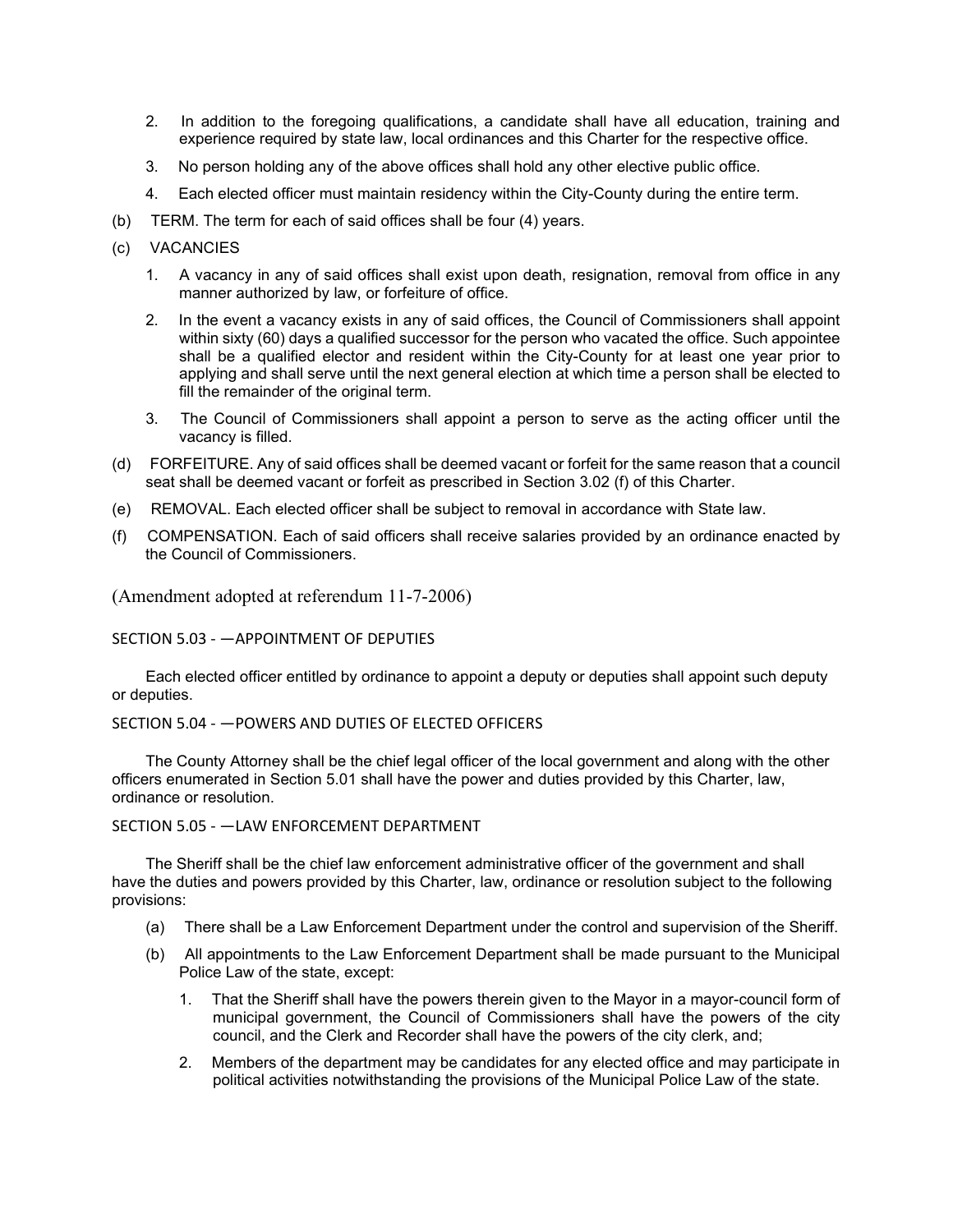- (c) The Council of Commissioners shall establish by ordinance a Law Enforcement Commission consisting of five (5) members which shall have the powers and perform the duties required of police commissions by the Municipal Police Law and such other duties as the ordinance may provide.
- (d) The Sheriff may appoint an Undersheriff who shall be a person, qualified by training and experience, to assist in supervision and operation of the department. Such Undersheriff shall be answerable to the Sheriff and shall not be subject to the approval of the Law Enforcement Commission or the Council of Commissioners. Such appointee shall acquire no vested rights as a confirmed officer in the Law Enforcement Department; provided, however, that if the appointee was a confirmed officer in the department at the time of appointment as Undersheriff, those rights shall be protected and retained. If such appointee was a confirmed officer in the department prior to appointment as Undersheriff and not continued in such position by the Sheriff, the appointee shall revert to the former rank held within the department. All other positions within the department shall be established by such ordinances as the Council of Commissioners shall adopt.

### ARTICLE VI - JUDICIARY

### SECTION 6.01 - —JUSTICE COURT

The Council of Commissioners shall establish Justice Courts as provided by state law. Justices of the peace shall be elected as provided by state law and shall receive a salary fixed by ordinance.

## SECTION 6.02 - —CITY COURT

- (a) A City Court shall have the jurisdiction provided by state law throughout the jurisdictional area of the City-County excluding that area within the territorial limits of the Town of Walkerville. If the Town of Walkerville requests the City-County to enforce specific ordinances within Walkerville, then the City Court shall have jurisdiction within the Town of Walkerville for such purposes.
- (b) The City Judge shall be elected in the manner and for the term provided by state law and shall receive a salary fixed by ordinance.
- (c) The City-County may establish such other courts of inferior jurisdiction as may be permitted by law.

#### ARTICLE VII - ADMINISTRATIVE DEPARTMENTS

#### SECTION 7.01 - —GENERAL

The powers and duties of the City-County shall be distributed among such departments, agencies and offices as are established by this Charter or may be established thereunder by ordinance of the Council of Commissioners in order to execute and enforce policy as is determined by that body and to carry out obligations imposed on the City-County by state law; among such departments shall be:

### SECTION 7.02 - —PUBLIC WORKS DEPARTMENT

- (a) There shall be a Public Works Department which shall be charged with the responsibility and administration of engineering: streets, roads and other public right-of-way; water and sewer; solid waste collection and disposal; parks and recreation; and maintenance and operation of related equipment.
- (b) The Chief Executive shall appoint, with the consent of the Council of Commissioners, a Public Works Director qualified by training or experience.
- (c) The Council of Commissioners may establish by ordinance additional responsibilities for the Public Works Department.

SECTION 7.03 - —FIRE DEPARTMENT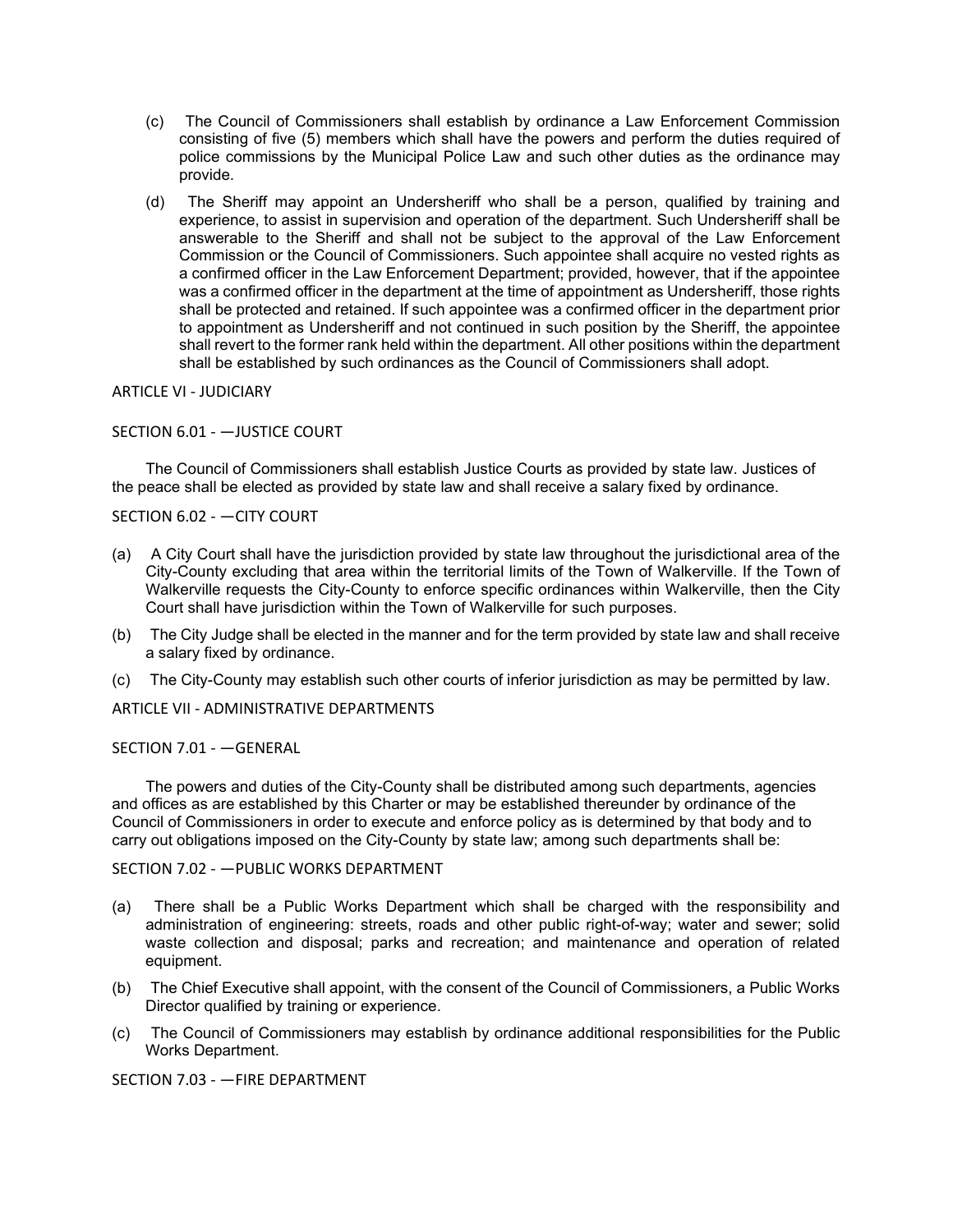- (a) There shall be a Fire Department which shall be composed of the paid Fire Department and Volunteer Fire Departments in the City-County.
- (b) Except as otherwise provided by this Charter or until changed by ordinance, the organization, qualifications and appointment of officers and members of the paid Fire Department shall be governed by the provisions of the Montana Municipal Fire Department Law, except that the Chief Executive shall have the powers and duties of a Mayor and the Council of Commissioners shall have the powers and duties of a city council as provided in said state law and the Fire Commission shall have those powers and duties as set forth in subsection 7.03(c).
- (c) The Council of Commissioners shall establish by ordinance a Fire Commission consisting of five (5) members, which shall have the power and duty to:
	- (1) test applicants for appointment to the paid Fire Department; and
	- (2) test firefighters for promotion within the paid Fire Department; and
	- (3) test applicants for appointment as Director of Fire Services; and
	- (4) hear, try and decide all charges brought against any member of the paid Fire Department and such other duties as the ordinance may provide.
- (d) Except as otherwise provided by this Charter or until changed by ordinance, the organization of existing Volunteer Fire Departments within the City-County shall be governed by the applicable sections of state law, except that the Chief Executive shall have the executive and administrative powers and duties of the Chair of the Board of County Commissioners and the Council of Commissioners shall have the legislative powers and duties of the Board of County Commissioners as provided in said state law.
- (e) The Chief Executive shall appoint an advisory committee composed of three paid firefighters selected by the members thereof, three volunteer firefighters selected by the Volunteer Fire Council, and three members of the Council of Commissioners, who shall be selected by the Council; however, no member of the Council of Commissioners appointed to this advisory committee shall currently be a firefighter. This advisory committee shall study and recommend to the Director of Fire Services ways and means of improving fire protection, suppression and related activities.
- (f) The paid Fire Chief shall be the Director of Fire Services and shall be responsible for the administrative coordination and combination of the paid and Volunteer Fire Departments, fire prevention and code enforcement.
- (g) 1. The Council of Commissioners shall establish by ordinance a district for fire protection services, excluding that area within the Town of Walkerville. Within this district there shall be a uniform tax levy for fire protection services.
	- 2. In those areas within the City-County outside of the district described by ordinance as provided above, the Council of Commissioners shall levy such taxes for fire protection as are required to pay for the services rendered, as required by law.
- (h) 1. Any ordinance changing boundaries of existing fire districts or reallocating fire fighting equipment shall require an affirmative vote by two-thirds ( 2/3 ) of the whole number of the Council of Commissioners.
	- 2. The Council of Commissioners shall hold at least one (1) public hearing as specified by the laws of Montana prior to a boundary change of any fire district. The Council of Commissioners shall cause to be published notice of such hearing as specified by the laws of Montana.

## SECTION 7.04 - —LAND RECORDS SYSTEM

There shall be established by ordinance and maintained a Land Records System.

(Amendment adopted at referendum 11-7-2006)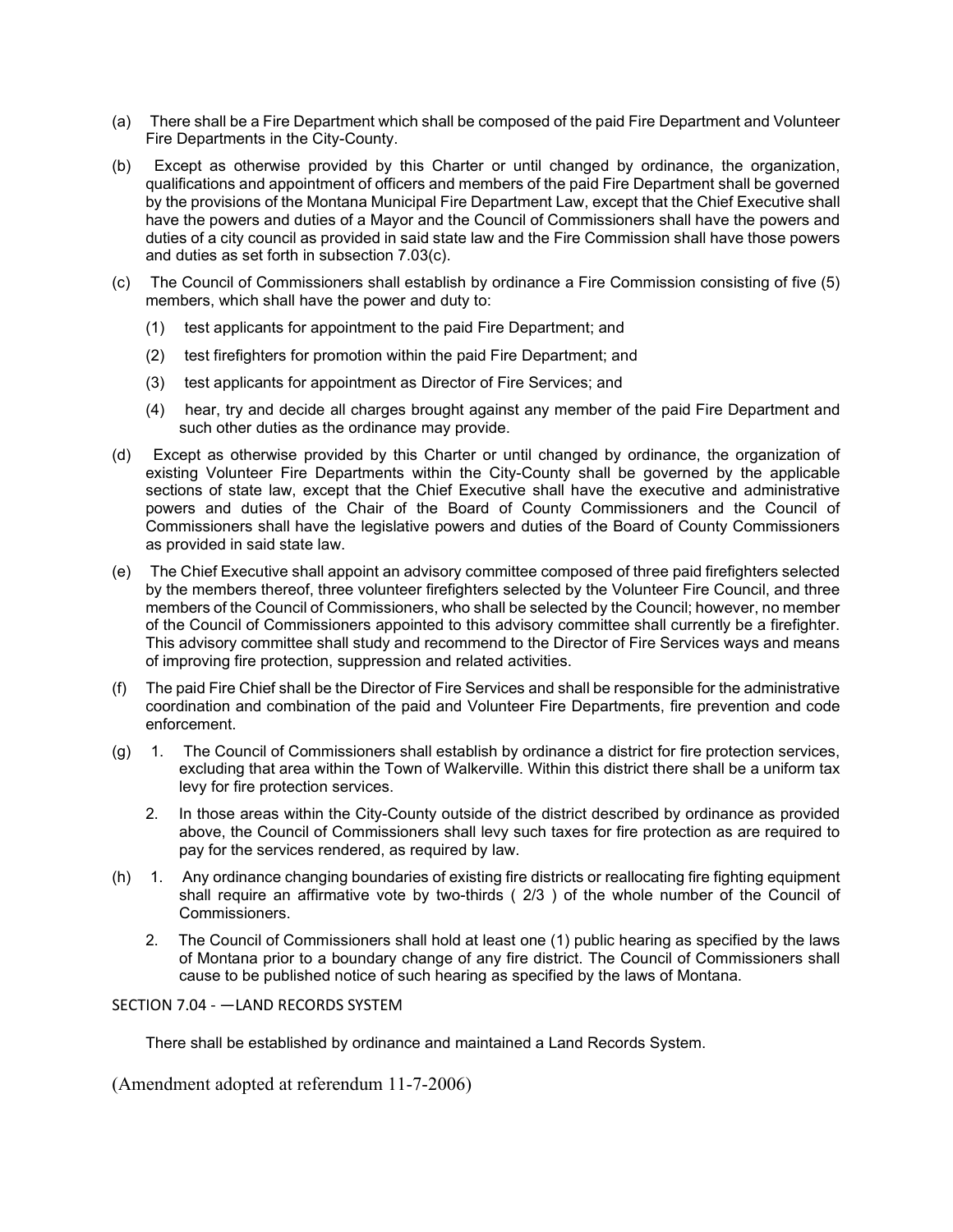## SECTION 7.05 - —FINANCE AND BUDGET SYSTEM

There shall be established by ordinance and maintained a Finance and Budget System.

(Amendment adopted at referendum 11-7-2006)

SECTION 7.06 - —HUMAN RESOURCE DEPARTMENT

- (a) The Council of Commissioners shall establish a City-County personnel system which shall provide for hiring and promotion of local government employees on the basis of qualifications and merit.
- (b) The personnel system shall provide for job training, vacation, sick leave, insurance and other benefits for employees; procedures for employees to have an opportunity to be heard upon their request pending discharge, suspension or any designated disciplinary action and shall provide for such other procedures as necessary for an equitable personnel system. All of the above provisions may be set forth in the Administrative Code.

(Amendment adopted at referendum 11-7-2006)

SECTION 7.07 - —ANIMAL SERVICES

There shall be established by ordinance and maintained an Animal Services department for the purpose of enforcing animal control ordinances and confining nuisance animals. The manager of this department shall be in charge of department administration, enforcement and confinement and shall be accountable directly to the Chief Executive.

(Amendment adopted at referendum 11-7-2006)

ARTICLE VIII - SERVICE AND TAXING DISTRICTS

#### SECTION 8.01 -

- (a) The City-County may levy such taxes as are permitted by state law for the operation of county governments, which taxes shall be levied on all property within the territorial limits of the City-County.
- (b) In addition, the City-County may levy such taxes as are permitted by state law for the operation of city governments, which taxes may be levied on all property within the City-County except the area within the territorial limits of the Town of Walkerville.

ARTICLE IX - NOMINATIONS AND ELECTIONS

SECTION 9.01 - —ELECTED OFFICERS

The procedure for the nomination and election of all elected officers shall be as prescribed by state law for nonpartisan elections. These elections shall be held in conjunction with state elections.

```
SECTION 9.02 - —COUNCIL OF COMMISSIONERS DISTRICTS
```
There shall be twelve (12) commissioner districts each of which shall nominate and elect one resident elector of the district to serve as a member of the Council of Commissioners.

(Amendment adopted at referendum 11-7-2006)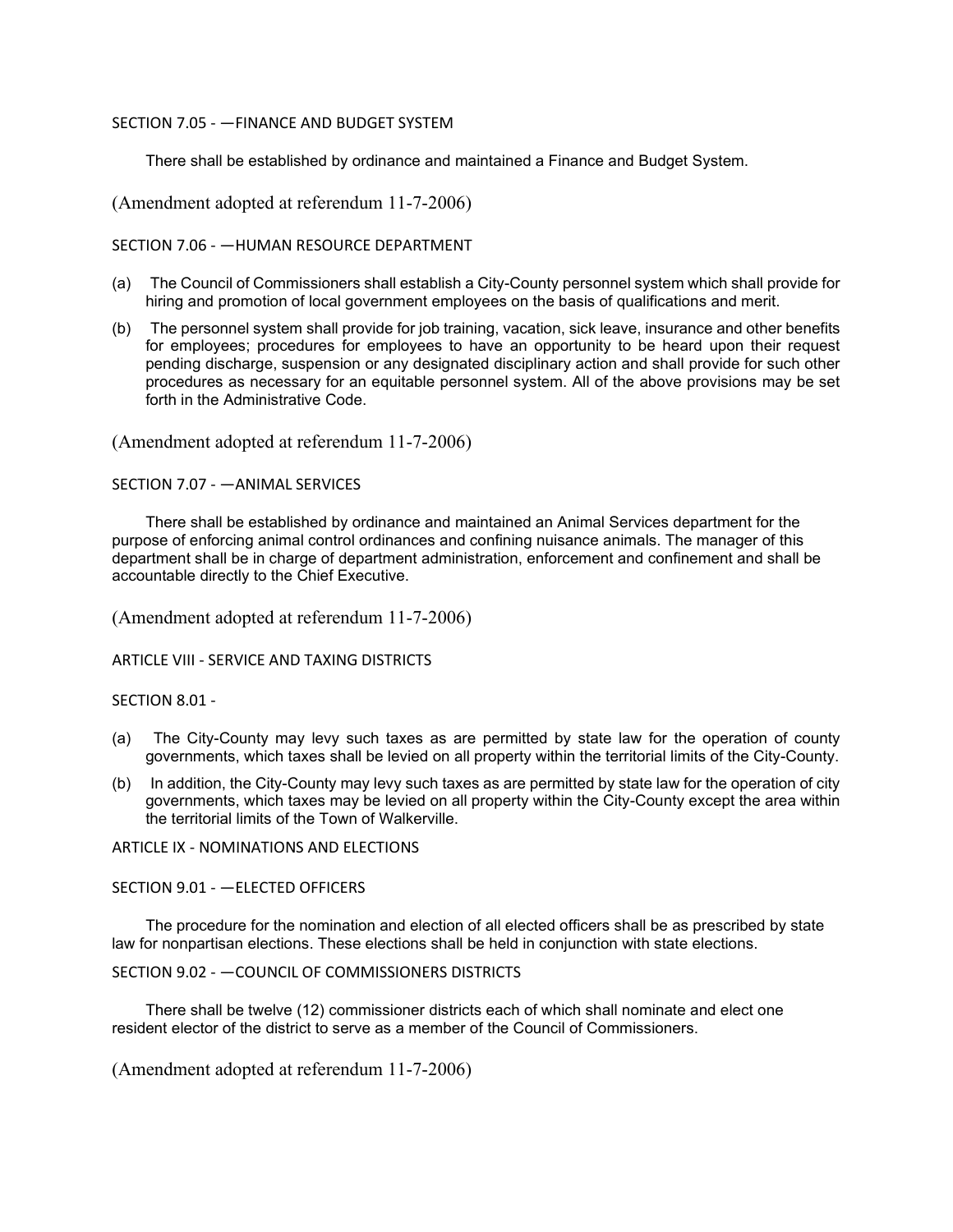### SECTION 9.03 - —REAPPORTIONMENT OF COUNCIL OF COMMISSIONERS DISTRICTS

Council of Commissioners Districts shall be reapportioned within six (6) months following each federal decennial census to assure that the Commissioner Districts are as nearly equal in population as possible.

(Amendment adopted at referendum 11-7-2006)

SECTION 9.04 - —REDISTRICTING

District boundaries shall be changed by ordinance, provided that such revised district's boundaries must comply with the population standards prescribed in Section 9.03 of this Charter. In the event of a judicial challenge to the ordinance, the burden of proving compliance shall rest upon the local government.

ARTICLE X - MISCELLANEOUS PROVISIONS

### SECTION 10.01 - —AMENDMENT OF CHARTER

This Charter may be amended only as prescribed by state law.

SECTION 10.02 - —EFFECTIVE DATE

This amended Charter shall become effective on January 1, 2007.

(Amendment adopted at referendum 11-7-2006)

#### SECTION 10.03 - —SEPARABILITY

If any provision of this Charter is held invalid, the other provisions of this Charter shall not be affected thereby. If the application of the Charter, or any part of its provisions, to any person or circumstance is held invalid, the application of the Charter and its provisions to other persons or circumstances shall not be affected thereby.

SECTION 10.04 - —INITIATIVE, REFERENDUM AND RECALL

- (a) The state law shall establish the election, initiative and referendum procedures to be followed by the local government.
- (b) The state law shall establish the procedure for the recall of elected officers of the local government.

SECTION 10.05 - —ORDINANCES

Each ordinance, except general appropriation ordinances and ordinances for the codification and general revision of the laws, shall contain only one subject, clearly expressed in its title. If any ordinance is embraced in any act and is not expressed in the title, only so much of the act not so expressed is void. An ordinance may be challenged on the grounds of non-compliance with this section only within two (2) years after its effective date.

SECTION 10.06 - —REGISTER OF ORDINANCES, ANNUAL PUBLICATION OF UNIFORM MUNICIPAL CODE AND ADMINISTRATIVE CODE

(a) There shall be maintained a register of ordinances in which all ordinances are entered in full after passage and approval, except when a code is adopted by reference. When a code is adopted by reference, the date and source of the code shall be entered.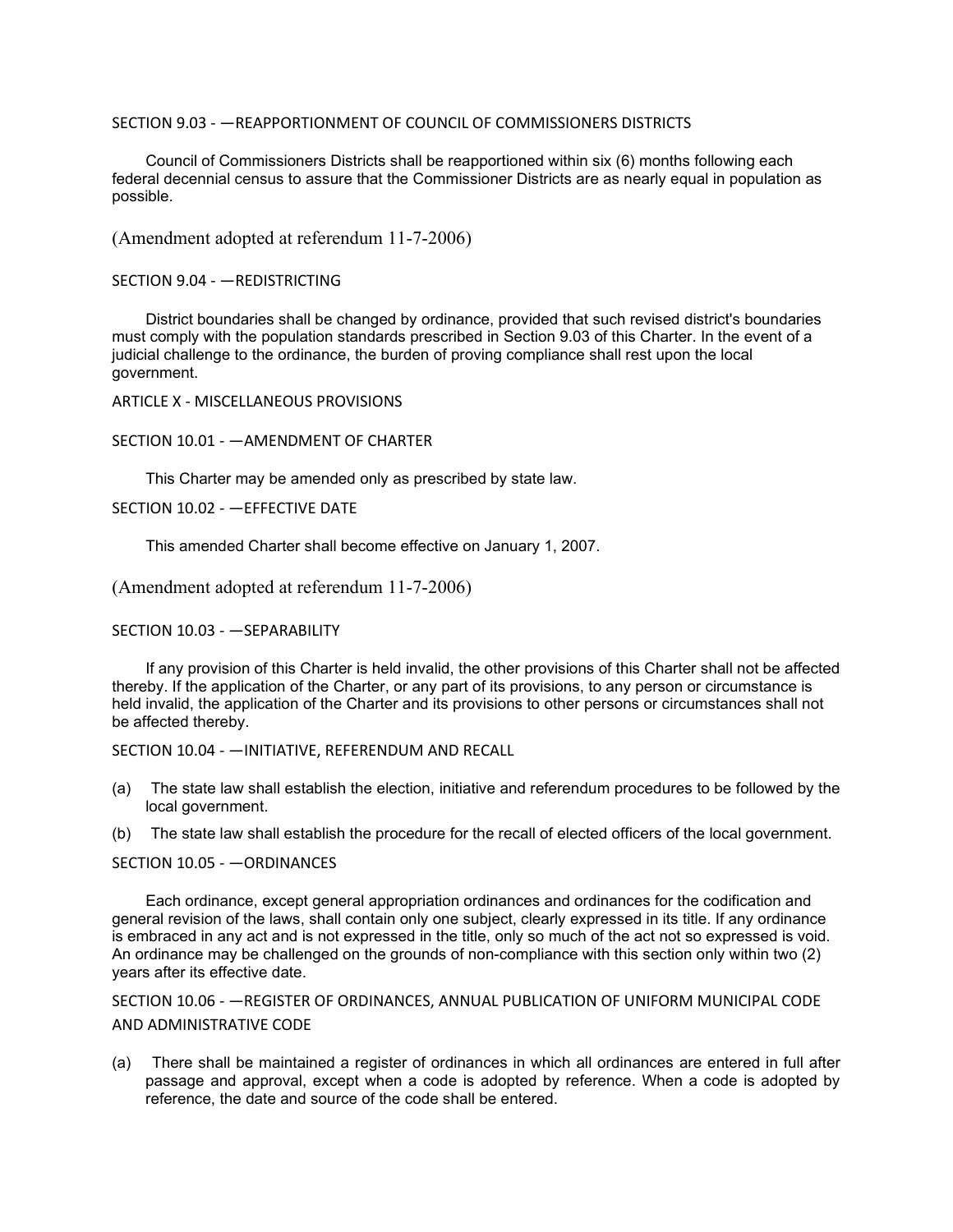- (b) Appropriate ordinances shall be compiled into a uniform municipal code and published at least annually.
- (c) The Council of Commissioners shall establish by ordinance an Administrative Code establishing regulations setting forth policies in the following areas: 1) procurement and central purchasing, 2) supervision and discipline of personnel, 3) safety, 4) capital improvements, 5) Human Resource Department and 6) such other regulations as the Council shall determine necessary.

### SECTION 10.07 - —EMPLOYMENT POLICY

The City-County is committed to providing equal employment opportunity to all its employees and applicants for employment.

### SECTION 10.08 - —ELECTED OFFICER'S SALARIES

There shall be no reduction in the specified salary of any elected officer during the term of office.

#### ARTICLE XI - TRANSITION PROVISIONS

The following provisions shall remain part of this Charter until their terms have been executed. Once each year the County Attorney shall review the following provisions and certify to the Clerk and Recorder and the Secretary of State which, if any, have been executed. Any provisions so certified shall thereafter be removed from this schedule and no longer published as part of this Charter.

### SECTION 11.01 - —GENERAL TRANSITION

The rights and duties of all City-County bodies shall remain as if this Charter had not been adopted with the exception of such changes as are contained in this Charter. All ordinances, resolutions and regulations not contrary to, or inconsistent with, the provisions of this Charter shall remain in force, until they shall expire by their own limitation or shall be altered or repealed pursuant to law or this Charter. The validity of all City-County bonds, debts and contracts, and of all suits, actions and rights of action, shall continue as if no change had taken place.

### SECTION 11.02 - —TERMS OF ELECTED OFFICE

Those elected officers of the executive branch enumerated in Section 5.01 whose offices will no longer be included as a separate elected office, as determined by the voters at the June 4, 1996 election, may continue in office and in the performance of their duties until January 6, 1997, whereupon their office shall be abolished as a separate elected office.

### SECTION 11.03 - —FINANCE AND BUDGET SYSTEM

On or before December 31, 1996, the Council of Commissioners shall establish by ordinance a Finance and Budget System.

#### SECTION 11.04 - —PERSONNEL SYSTEM AND EMPLOYMENT POLICY

On or before December 31, 1996, the Council of Commissioners shall establish by ordinance a Personnel System and Employment Policy.

### SECTION 11.05 - —ADMINISTRATIVE CODE

On or before December 31, 1997 the Council of Commissioners shall establish by ordinance an Administrative Code.

## SECTION 11.06 - —LAND RECORDS SYSTEM